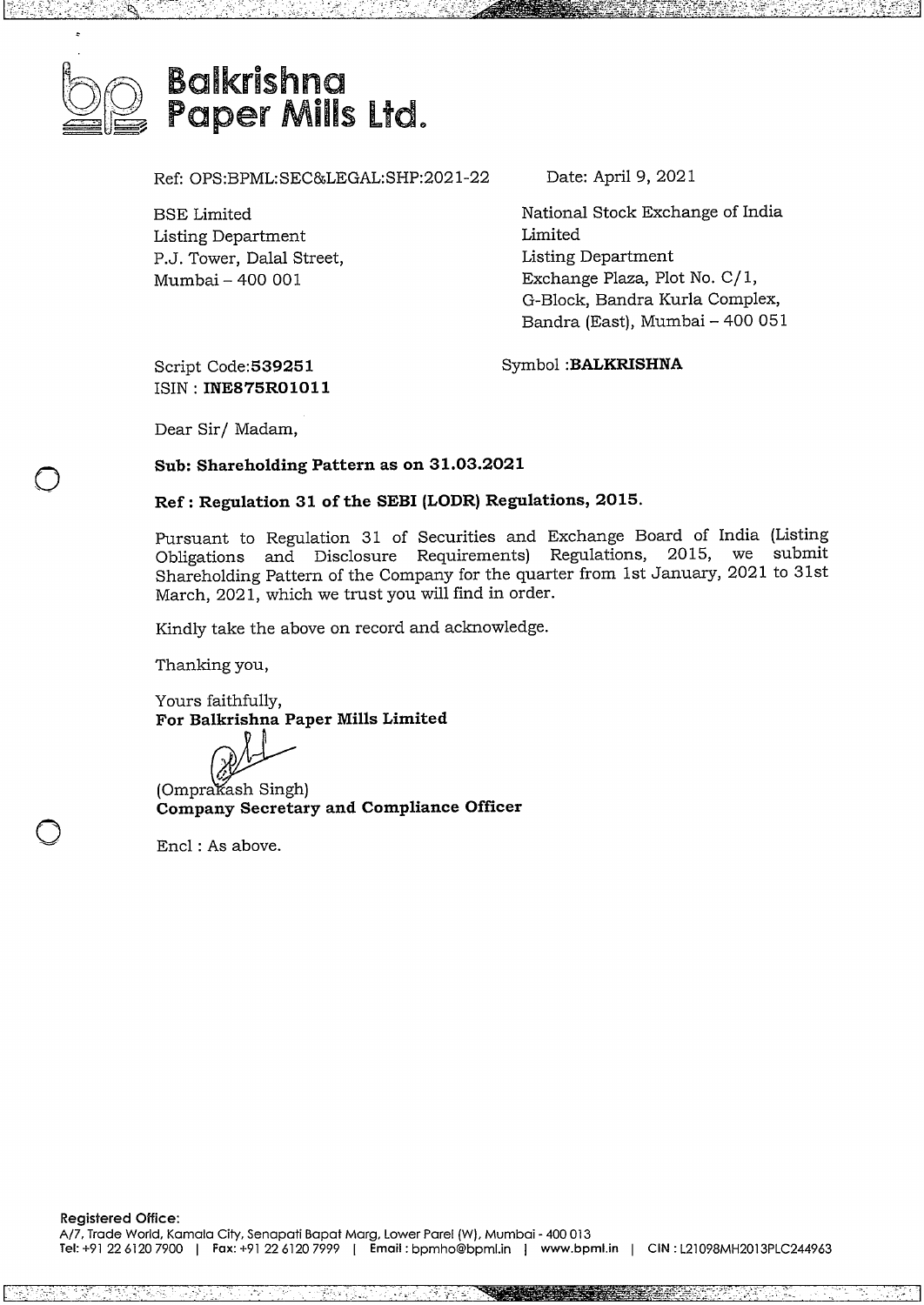# **Holding** of**specified securities**

 $\langle \bullet \rangle$ 

 $\hat{\mathbf{r}}$ 

 $\sim 100$ 

 $\label{eq:2.1} \frac{1}{\sqrt{2\pi}}\int_{\mathbb{R}^3}\frac{1}{\sqrt{2\pi}}\int_{\mathbb{R}^3}\frac{1}{\sqrt{2\pi}}\int_{\mathbb{R}^3}\frac{1}{\sqrt{2\pi}}\frac{1}{\sqrt{2\pi}}\frac{1}{\sqrt{2\pi}}\frac{1}{\sqrt{2\pi}}\frac{1}{\sqrt{2\pi}}\frac{1}{\sqrt{2\pi}}\frac{1}{\sqrt{2\pi}}\frac{1}{\sqrt{2\pi}}\frac{1}{\sqrt{2\pi}}\frac{1}{\sqrt{2\pi}}\frac{1}{\sqrt{2\pi}}\frac{1}{\sqrt{2\$ 

| moning or specified securities                                                                         |                                |
|--------------------------------------------------------------------------------------------------------|--------------------------------|
| Annexure - I                                                                                           |                                |
| 1. Name of Listed Entity                                                                               | Balkrishna Paper Mills Limited |
| 2. Scrip Code/Name of Scrip/Class of Security :                                                        | 539251 / Equity                |
| 3. Share Holding Pattern Filed under: Reg. 31(1)(a)/Reg. 31(1)(b)/Reg.31(1)(c)                         | Regulation 31 $(1)(b)$         |
| a. If under $31(1)(b)$ then indicate the report for Quarter ending                                     | 31-03-2021                     |
| b. If under $31(1)(c)$ then indicate date of allotment/extinguishment                                  |                                |
| 4. Declaration: The Listed entity is required to submit the following declaration to the               |                                |
| extent of submission of information:-                                                                  |                                |
| <b>Particulars</b>                                                                                     | Yes*/No*                       |
| 1 Whether the Listed Entity has issued any partly paid up shares?                                      | No                             |
| 2 Whether the Listed Entity has issued any Convertible Securities?                                     | <b>No</b>                      |
| 3 Whether the Listed Entity has issued any Warrants?                                                   | No                             |
| 4 Whether the Listed Entity has any shares against which depository receipts are issued?               | No                             |
| 5 Whether the Listed Entity has any shares in locked-in?                                               | No                             |
| 6 Whether any shares held by promoters are pledge or otherwise encumbered?                             | No                             |
| 7. Whether company has equity shares with differential voting rights?                                  | No                             |
| 8. Whether the listed entity has any significant beneficial owner?                                     | No                             |
| 9. Whether the listed entity is Public Sector Undertaking (PSU)?                                       | No                             |
| <sup>*</sup> If the Listed Entity selects the option 'No' for the questions above, the columns for the |                                |
| partly paid up shares, Outstanding Convertible Securities/Warrants, depository receipts,               |                                |
| locked-in shares, No of shares pledged or otherwise encumbered by promoters, as                        |                                |
| applicable, shall not be displayed at the time of dissemination on the Stock Exchange                  |                                |
| website. Also wherever there is 'No' declared by Listed Entity in above table the values               |                                |
| will be considered as 'Zero' by default on submission of the format of holding of                      |                                |
| specified securities.                                                                                  |                                |

**AUMBA** 삯 0 0

 $\sim$ 

 $\sim$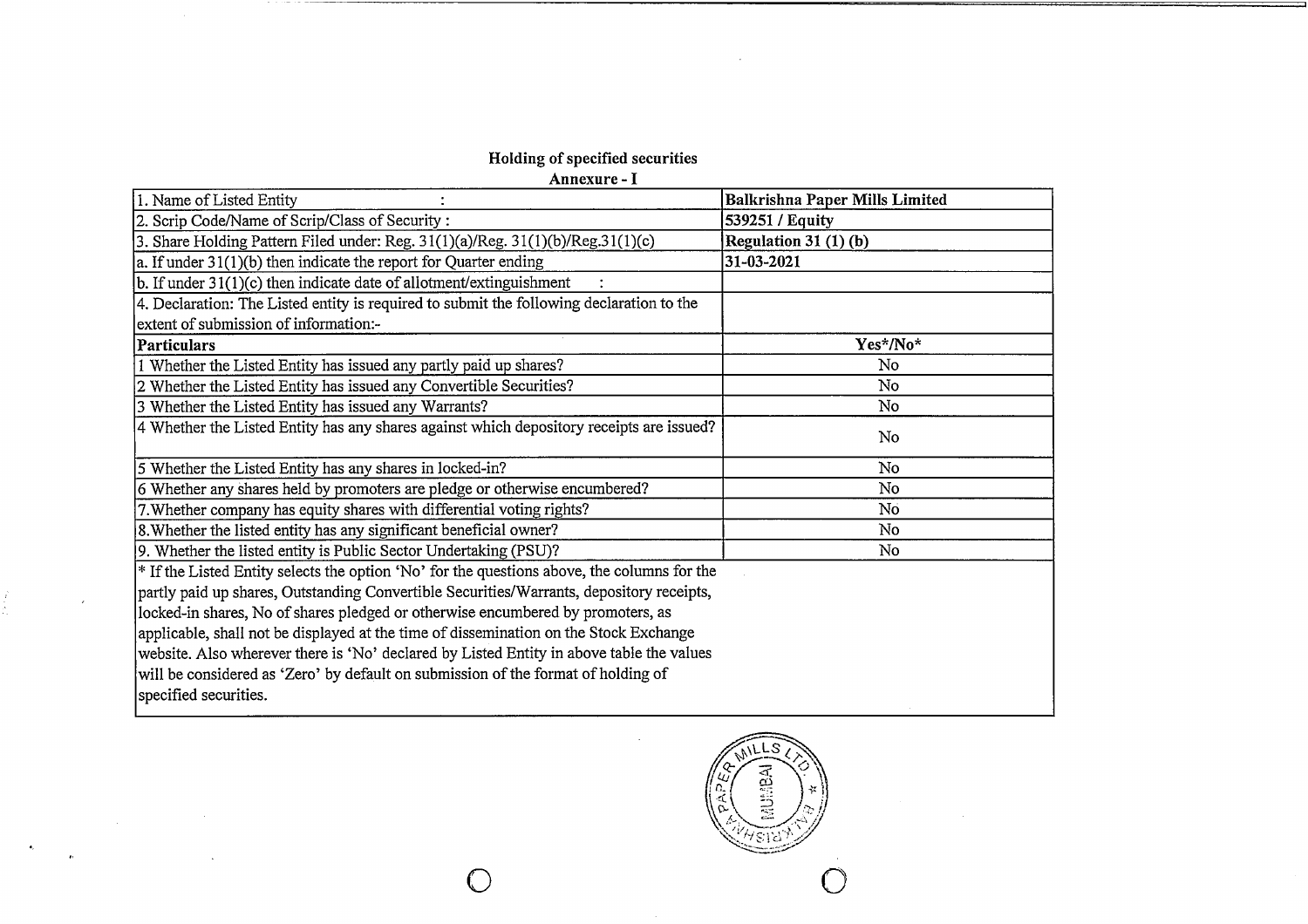Name of the Company :<br>Script Code :<br>As on :

 $\equiv$ 

Balkrishna Paper Mills Llmited<br>Equity<br>31-03-2021

 $\cdot$ 

| Table 1- Summary Statement holding of specified securities |       |          |  |          | MAI SANISMAN AN AN SEART TURING IN FRANCISCO MARCINE DE LE POLITINA DE PROPINCI DI STRIBUTO (CONS |          |          |       |       |                                |  |          |
|------------------------------------------------------------|-------|----------|--|----------|---------------------------------------------------------------------------------------------------|----------|----------|-------|-------|--------------------------------|--|----------|
|                                                            |       |          |  |          |                                                                                                   |          |          |       |       |                                |  |          |
| (A) Promoter & Promoter Group                              | 34    |          |  |          |                                                                                                   |          |          |       |       | $\mathbb{R}^1$ No $\mathbb{R}$ |  |          |
|                                                            |       | 6304874  |  | 6304874  | 53.71                                                                                             | 6304874  | 6304874  | 58.71 | 58.71 |                                |  | 6304874  |
| (B) Public                                                 | 10616 | 4434970  |  | 4434970  | 41.29                                                                                             | 4434970  | 4434970  | 41.29 | 41.29 |                                |  | -1293670 |
| (C) Non Promoter-Non Public                                |       |          |  |          |                                                                                                   |          |          |       |       |                                |  |          |
| (C1) Shares underlying DRs                                 |       |          |  |          |                                                                                                   |          |          |       |       |                                |  |          |
| (C2) Shares held by Employee Trusts                        |       |          |  |          |                                                                                                   |          |          |       |       |                                |  |          |
| Total                                                      | 10650 | 10739844 |  | 10739844 | 100                                                                                               | 10739844 | 10739844 | 100   | 100   | n                              |  | 10598544 |
|                                                            |       |          |  |          |                                                                                                   |          |          |       |       |                                |  |          |

 $\sim$   $\sim$ 



 $\sim$ 

J.

 $\hat{H}$ À  $\bar{z}$ 

 $\bar{p}$ 

 $\Delta$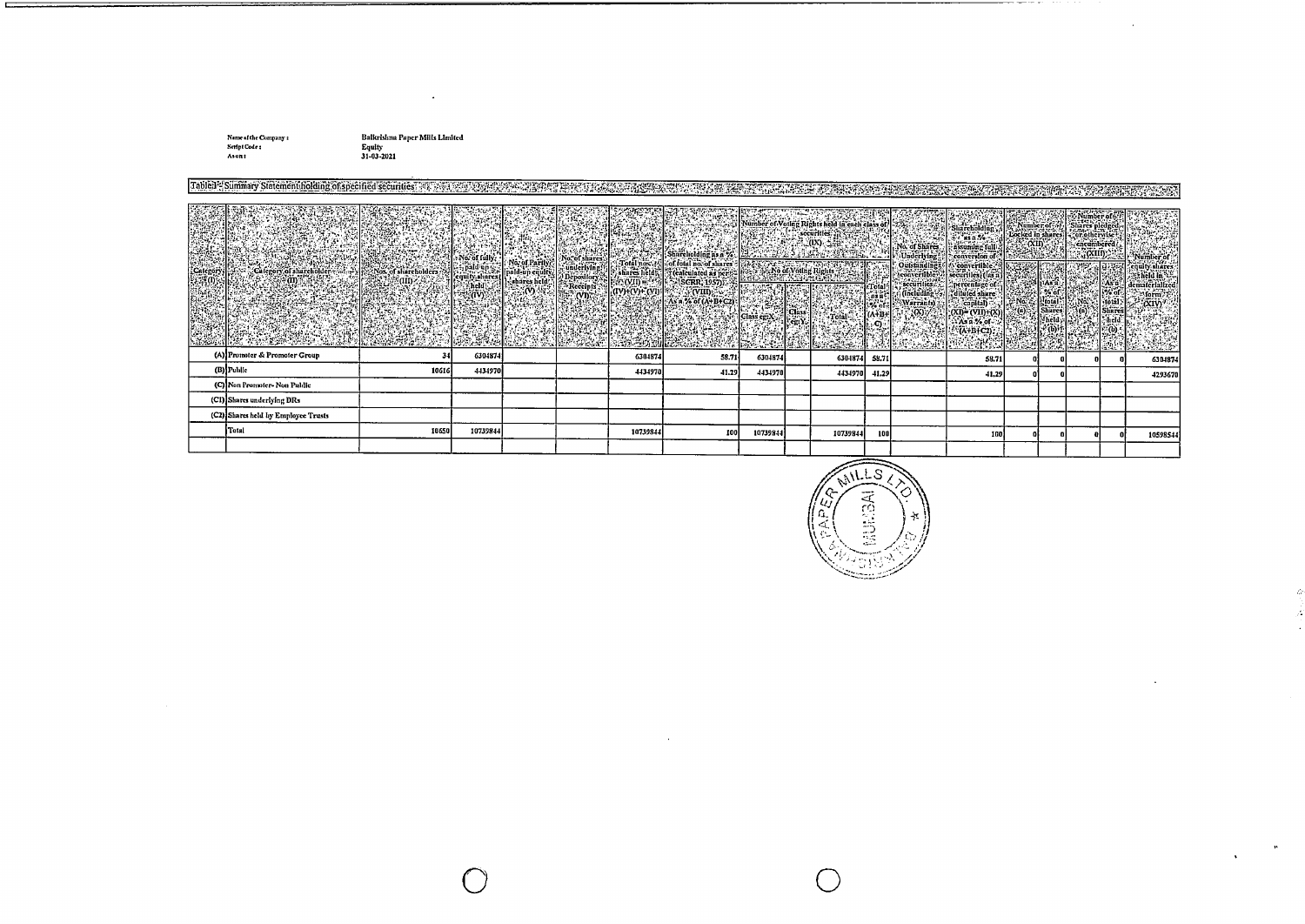#### Table II - Statement showing shareholding pattern of the Promoter and Promoter Group

 $\sim$   $\sim$ 

 $\sim 10$ 

|                   |                                                   |                        |    |         |     |              |       |          |              |         |          | 计调谐器<br>Shareholding ;                                                             | <b><i><i><u>Arry Histories?</u></i></i></b> | Number of Locked in                                                                                                                                                                                                              |                            | Number of Shares<br>pledged or otherwise.<br>concumbered ? |                                           |
|-------------------|---------------------------------------------------|------------------------|----|---------|-----|--------------|-------|----------|--------------|---------|----------|------------------------------------------------------------------------------------|---------------------------------------------|----------------------------------------------------------------------------------------------------------------------------------------------------------------------------------------------------------------------------------|----------------------------|------------------------------------------------------------|-------------------------------------------|
|                   |                                                   |                        |    |         |     |              |       |          |              |         |          | $\mathbb{R}^n$ ns n $\mathscr{C}$ $\mathbb{R}$ .<br>assuming full<br>conversion of | XIII R                                      | "(NII)<br>Bilberta                                                                                                                                                                                                               |                            |                                                            | Number of                                 |
|                   |                                                   |                        |    |         |     |              |       |          |              |         |          | gconvertible J<br>securities (as-                                                  |                                             | 新西哥<br>an pean                                                                                                                                                                                                                   |                            |                                                            | ife equity.<br>shares held                |
|                   |                                                   |                        |    |         |     |              |       |          |              |         |          | apercentage)!<br><b>Coffdiluted</b>                                                |                                             | $\begin{array}{ c c c c }\n\hline\n\text{No} & \text{As a 96 of} & \text{or} & \text{No} & \text{No} \\ \hline\n\end{array}$                                                                                                     |                            | As a % of dematerializ                                     | $\mathbb{R}$ in $\mathbb{R}$<br>ed form : |
|                   |                                                   |                        |    |         |     |              |       |          |              |         |          | share capital)<br>.⊶(XI) = **.   *`<br>$(CID+(X))$ as a.                           | $\mathfrak{g}(\mathfrak{n})$                | Shares held                                                                                                                                                                                                                      | $\langle a \rangle$        | total shares<br><b><i><u>Fisherd</u></i></b><br>(0.70)     | $\langle \text{XIV} \rangle$ :            |
|                   |                                                   |                        |    |         |     |              |       |          |              |         |          | % of A+B+C2<br><u>ISAWA</u>                                                        |                                             | a serie de la provincia de la provincia del proporcione del proporcione del proporcione del proporcione del pr<br>Del proporcione del proporcione del proporcione del proporcione del proporcione del proporcione del proporcion |                            |                                                            |                                           |
| -1                | Indian                                            | <b>Constitution</b>    |    |         | -0. |              |       |          | 0            | er Stær | the West |                                                                                    |                                             |                                                                                                                                                                                                                                  |                            |                                                            |                                           |
| $\left( a\right)$ | Individuals/Hindu<br>undivided Family             |                        | 20 | 6267755 |     | 6267755      | 58,36 | 6267755  | 6267755      | 58.36   |          | 58.36                                                                              |                                             | 0.00                                                                                                                                                                                                                             |                            | 0.00                                                       | 6267755                                   |
|                   | Arvindkumar<br>Mahabirprasad Poddar               | AACPP235<br>2E         |    | 10      |     | 10           |       | 10       | 10           | 0.00    |          |                                                                                    |                                             | 0.00                                                                                                                                                                                                                             |                            | 0.00                                                       | 10                                        |
|                   | <b>KHUSHBOO RAJIV</b><br>PODDAR                   | AHZPM922<br>8N         |    | 10      |     | 10           |       | 10       | 10           | 0.00    |          |                                                                                    |                                             | 0,00                                                                                                                                                                                                                             |                            | 0.00                                                       | 10                                        |
|                   | Rishabh Sureshkumar<br>Poddar                     | AAAPP932<br>5R         |    | 10      |     | -10          |       | 10       | 10           | 0.00    |          |                                                                                    |                                             | 0.00                                                                                                                                                                                                                             |                            | 0.00                                                       | 10                                        |
|                   | Slıyamlata Sureshkumar<br>Poddar                  | AACPP234<br>9H         |    | 10      |     | 10           |       | 10       | 10           | 0.00    |          |                                                                                    |                                             | 0.00                                                                                                                                                                                                                             |                            | 0.00                                                       | 10                                        |
|                   | Vijaylaxmi Arvindkumar<br>Poddar                  | AACPP235<br>3F         |    | 10      |     | 10           |       | 10       | 10           | 0.00    |          |                                                                                    |                                             | 0.00                                                                                                                                                                                                                             |                            | 0.00                                                       | 10                                        |
|                   | Abhishek S Poddar                                 | AACPP192<br>5F         |    | 11      |     | 11           |       | 11       | 11           | 0.00    |          |                                                                                    | 0                                           | 0.00                                                                                                                                                                                                                             |                            | 0.00                                                       | 11                                        |
|                   | Harshit Shrikishan Poddar                         | AACPP192<br>2C         |    | 11      |     | 11           |       | 11       | 11           | 0.00    |          |                                                                                    | $\mathbf 0$                                 | 0,00                                                                                                                                                                                                                             |                            | 0.00                                                       | 11                                        |
|                   | Rajiv Arvind kumar<br>Poddar                      | AACPP192<br>8J         |    | 20      |     | 20           |       | 20       | 20           | 0.00    |          |                                                                                    | $\mathbf 0$                                 | 0.00                                                                                                                                                                                                                             |                            | 0.00                                                       | 20                                        |
|                   | Gitadevi Dharaprasad<br>Poddar                    | AACPP235<br>7B         |    | 1168    |     | 1168         | 0.01  | 1168     | 1168         | 0.01    |          | 0.01                                                                               | $\mathbf{a}$                                | 0.00                                                                                                                                                                                                                             |                            | 0.00                                                       | 1168                                      |
|                   | PAWANKUMAR<br><b>DHARAPRASAD</b><br>PODDAR        | AACPP236<br>0E         |    | 164312  |     | 164312       | 1.53  | 164312   | 164312       | 1.53    |          | 1.53                                                                               | $\mathbf 0$                                 | 0.00                                                                                                                                                                                                                             |                            | 0.00                                                       | 164312                                    |
|                   | Madhudevi Pawankumar<br>Poddar                    | AACPP236<br>1F         |    | 265314  |     | 265314       | 2.47  | 265314   | 265314       | 2.47    |          | 2.47                                                                               | 0                                           | 0.00                                                                                                                                                                                                                             |                            | 0,00                                                       | 265314                                    |
|                   | Sangeeta Pramodkumar<br>Poddar                    | AACPP235<br>0G         |    | 505366  |     | 505366       | 4.71  | 505366   | 505366       | 4.71    |          | 4.71                                                                               | 0                                           | 0.00                                                                                                                                                                                                                             |                            | 0.00                                                       | 505366                                    |
|                   | Ankit Poddar                                      | AACPP192<br>4E         |    | 530626  |     | 530626       | 4.94  | 530626   | 530626       | 4.94    |          | 4.94                                                                               | $\bf{0}$                                    | 0.00                                                                                                                                                                                                                             |                            | 0.00                                                       | 530626                                    |
|                   | AVNISH PODDAR                                     | AACPP192<br>7H         |    | 530626  |     | 530626       | 4.94  | 530626   | 530626       | 4.94    |          | 4.94                                                                               |                                             | 0.00                                                                                                                                                                                                                             |                            | 0.00                                                       | 530626                                    |
|                   | <b>Gaurav Pramod Poddar</b>                       | AACPP192<br>3D         |    | 530626  |     | 530626       | 4.94  | 530626   | 530626       | 4.94    |          | 4.94                                                                               |                                             | 0.00                                                                                                                                                                                                                             |                            | 0.00                                                       | 530626                                    |
|                   | Anurag Pawankumar<br>Poddar                       | AACPP192<br>6G         |    | 606389  |     | 606389       | 5.65  | 606389   | 606389       | 5.65    |          | 5.65                                                                               |                                             | 0.00                                                                                                                                                                                                                             |                            | 0.00                                                       | 606389                                    |
|                   | Rameshkumar<br>Dharaprasad Poddar                 | AACPP235<br>9R         |    | 770678  |     | 770678       | 7.18  | 770678   | 770678       | 7.18    |          | 7.18                                                                               |                                             | 0.00                                                                                                                                                                                                                             |                            | 0.00                                                       | 770678                                    |
|                   | Shrikishan Dharaprasad<br>Poddar                  | AACPP236<br>2G         |    | 770689  |     | 770689       | 7.18  | 770689   | 770689       | 7.18    |          | 7.18                                                                               |                                             | 0,00                                                                                                                                                                                                                             |                            | 0.00                                                       | 770689                                    |
|                   | Vibhadevi Shrikishan<br>Poddar                    | AACPP235<br>1H         |    | 795929  |     | 795929       | 7.41  | 795929   | 795929       | 7.41    |          | 7.41                                                                               |                                             | 0,00                                                                                                                                                                                                                             |                            | 0.00                                                       | 795929                                    |
|                   | Ashadevi Rameshkumar<br>Poddar                    | AACPP235<br><b>8Q</b>  |    | 795940  |     | 795940       | 7.41  | 795940   | 795940       | 7.41    |          | 7.41                                                                               |                                             | 0.00                                                                                                                                                                                                                             |                            | 0.00                                                       | 795940                                    |
| (b)               | Central Government/<br><b>State Government(s)</b> |                        |    | 0       | 0   | $\mathbf{0}$ |       | $\Omega$ | $\mathbf{0}$ |         |          |                                                                                    |                                             |                                                                                                                                                                                                                                  |                            |                                                            |                                           |
| (c)               | Financial Institutions/<br>Banks                  |                        |    |         |     |              |       | O        |              |         |          |                                                                                    |                                             | $\approx$ MI                                                                                                                                                                                                                     |                            |                                                            |                                           |
| (d)               | Any Other (specify)<br>S P Investrade (India)     | AAACW04                | 14 | 37119   |     | 37119        | 0.35  | 37119    | 37119        | 0.35    |          | 0.35                                                                               |                                             | $7/00 \sqrt{2000}$                                                                                                                                                                                                               | $\mu$ or $\lambda$<br>- ol | 0.00                                                       | 37119                                     |
|                   | Limited<br>Sanchna Trading & Fin.                 | <b>29J</b><br>AABCS968 |    |         |     |              |       | 3        | 3            | 0.00    |          |                                                                                    | $\frac{1}{2}$                               | $6\tilde{6}$                                                                                                                                                                                                                     | $\mathcal{L}$<br>∕∤•       | 0.00                                                       |                                           |
|                   | Ltd.<br>Balgopal Holding &                        | 4G<br>AAACB249         |    |         |     |              |       | -3       |              | 0.00    |          |                                                                                    | <u> [বূ</u>                                 | $\mathbb{S}^{30}$                                                                                                                                                                                                                | <u>்∦</u>                  | 0.00                                                       |                                           |
|                   | <b>Traders Ltd</b>                                | 2G                     |    |         |     |              |       |          |              | 0.00    |          |                                                                                    |                                             | .0.00                                                                                                                                                                                                                            |                            | 0.00                                                       |                                           |
|                   |                                                   |                        |    |         |     |              |       |          |              |         |          |                                                                                    |                                             |                                                                                                                                                                                                                                  |                            |                                                            |                                           |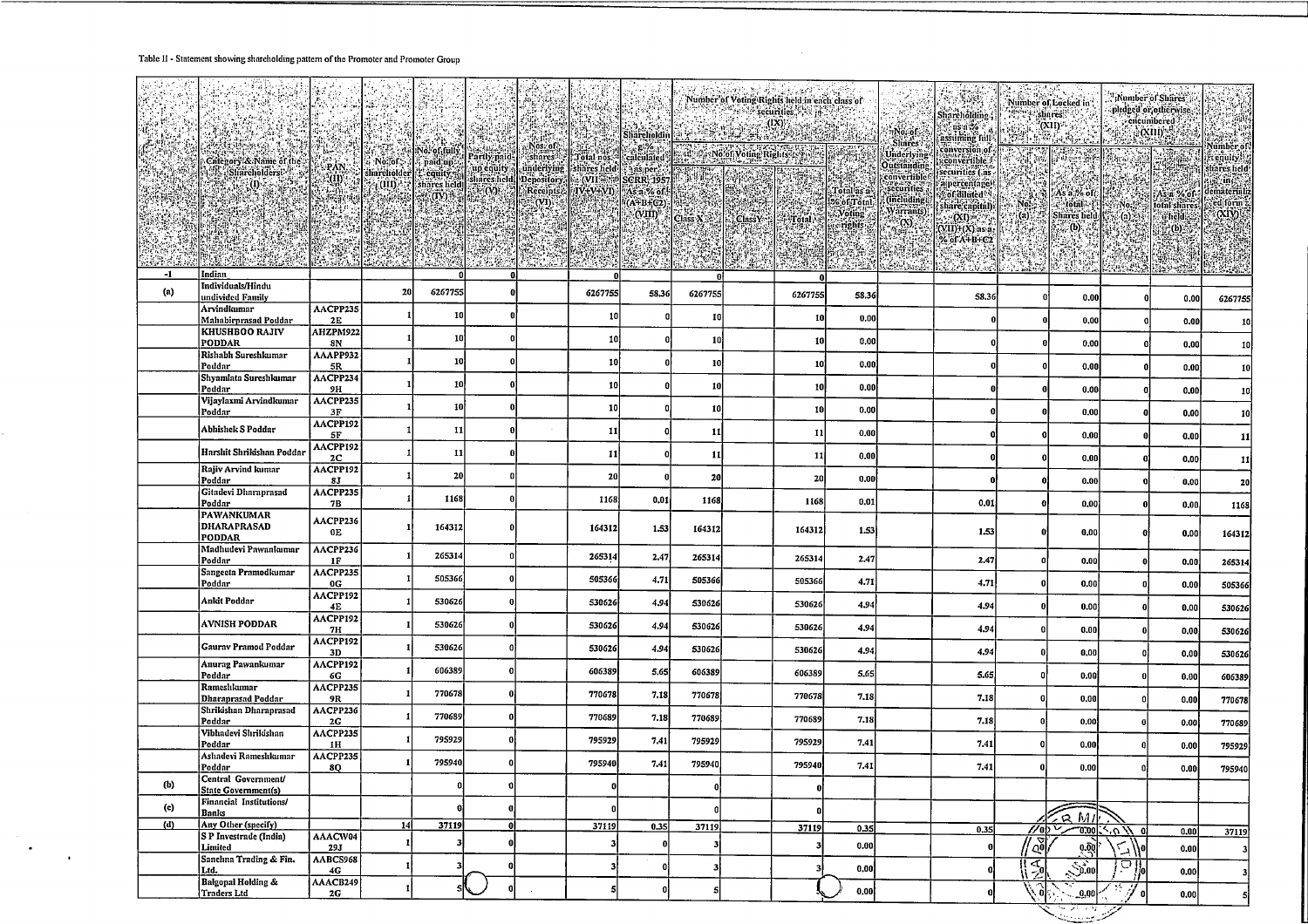|                     | Poddar Brothers<br>Investment Private Limited                                                                                                                                                                                  | AAACP222<br>0.1 |    |           |          |    |         |       |                     |                         | 0.00  |       |    | 0.00 | 0.00 |         |
|---------------------|--------------------------------------------------------------------------------------------------------------------------------------------------------------------------------------------------------------------------------|-----------------|----|-----------|----------|----|---------|-------|---------------------|-------------------------|-------|-------|----|------|------|---------|
|                     | S P Finance And Trading<br>Ltd                                                                                                                                                                                                 | AABCS968<br>7F  |    |           |          |    |         |       |                     |                         | 0.00  |       | n. | 0.00 | 0.00 |         |
|                     | Vishal Furnishings Ltd                                                                                                                                                                                                         | AAACR213<br>8K  |    |           |          |    |         |       |                     |                         | 0.00  |       |    | 0.00 | 0,00 |         |
|                     | <b>AKP Enterprises LLP</b>                                                                                                                                                                                                     | AARFA814<br>6L  |    | 10        |          |    | 10      |       | 10                  | 10                      | 0.00  |       |    | 0.00 | 0.00 | 10      |
|                     | RAP Enterprises LLP                                                                                                                                                                                                            | AAMFR219<br>7P  |    | <b>10</b> |          |    | 10      |       | <b>10</b>           | 10                      | 0.00  |       |    | 0.00 | 0.00 | 10      |
|                     | TMP Enterprises LLP                                                                                                                                                                                                            | AAGFT323<br>9G  |    | 10        |          |    | 10      |       | 10                  | 10                      | 0.00  |       |    | 0.00 | 0.00 | 10      |
|                     | DPP Enterprises LLP                                                                                                                                                                                                            | AAHFD295<br>8H  |    | 13        |          |    | 13      |       | 13                  | 13                      | 0.00  |       |    | 0,00 | 0.00 | 13      |
|                     | <b>HSP Enterprises LLP</b>                                                                                                                                                                                                     | AAFFH761<br>7B  |    | 13        |          |    | 13      |       | $13$                | 13                      | 0,00  |       |    | 0.00 | 0.00 | 13      |
|                     | PKP Enterprises LLP                                                                                                                                                                                                            | AALFP725<br>8A  |    | 13        |          |    | 13      |       | 13                  | 13 <sup>1</sup>         | 0.00  |       |    | 0.00 | 0.00 | 13      |
|                     | <b>VKP Enterprises LLP</b>                                                                                                                                                                                                     | AAIFV0949<br>R  |    | 13        |          |    | 13      |       | 13                  | 13                      | 0,00  |       |    | 0.00 | 0,00 | 13      |
|                     | <b>GPP ENTERPRISES LLP</b>                                                                                                                                                                                                     | AAJFG246<br>4P  |    | 37011     |          |    | 37011   | 0.34  | 37011               | 37011                   | 0.34  | 0,34  |    | 0.00 | 0.00 | 37011   |
| Sub-Total<br>(A)(1) |                                                                                                                                                                                                                                |                 | 34 | 6304874   |          |    | 6304874 | 58.71 | 6304874<br>$\Omega$ | 6304874<br>$\mathbf{0}$ | 58,71 | 58.71 |    | 0,00 | 0,00 | 6304874 |
| $-2$                | Foreign                                                                                                                                                                                                                        |                 |    | n'        |          |    |         |       |                     |                         |       |       |    |      |      |         |
| (a)                 | Individuals (NonResident<br>Individuals/Foreign<br>Individuals)                                                                                                                                                                |                 |    |           |          |    |         |       |                     |                         |       |       |    |      |      |         |
| (b)                 | Government                                                                                                                                                                                                                     |                 |    | $\Omega$  |          | ٥l | n١      |       |                     | $\mathbf{u}$            |       |       |    |      |      |         |
| (c)                 | <b>Institutions</b>                                                                                                                                                                                                            |                 |    | -ni       | n        |    | กเ      |       |                     | $\mathbf{a}$            |       |       |    |      |      |         |
| (d)                 | Foreign Portfolio Investor                                                                                                                                                                                                     |                 |    |           |          |    |         |       |                     | $\mathbf{a}$            |       |       |    |      |      |         |
| (e)                 | Any Other (specify)                                                                                                                                                                                                            |                 |    |           | $\bf{0}$ |    |         |       |                     | $\mathbf{r}$            |       |       |    |      |      |         |
| Sub-Total<br>(A)(2) |                                                                                                                                                                                                                                |                 |    |           |          |    |         |       |                     |                         |       |       |    |      |      |         |
| Total               |                                                                                                                                                                                                                                |                 |    |           |          |    |         |       |                     |                         |       |       |    |      |      |         |
| Shareholding        |                                                                                                                                                                                                                                |                 |    |           |          |    |         |       |                     |                         |       |       |    |      |      |         |
| of Promoter         |                                                                                                                                                                                                                                |                 |    |           |          |    |         | 58.71 | 6304874             | 6304874                 | 58.71 | 58.71 | 0  | 0.00 | 0.00 | 6304874 |
| and Promoter        |                                                                                                                                                                                                                                |                 | 34 | 6304874   |          |    | 6304874 |       |                     |                         |       |       |    |      |      |         |
| Group               |                                                                                                                                                                                                                                |                 |    |           |          |    |         |       |                     |                         |       |       |    |      |      |         |
| $(A)=(A)(1)+(A)$    |                                                                                                                                                                                                                                |                 |    |           |          |    |         |       |                     |                         |       |       |    |      |      |         |
| (2)                 |                                                                                                                                                                                                                                |                 |    |           |          |    |         |       |                     |                         |       |       |    |      |      |         |
|                     | Details of Shares which remain unclaimed may be given hear along with details such as number of shareholders, outstanding shares held in demat/unclaimed suspense account, voting rights which are frozen etc.Note:(1) PAN wou |                 |    |           |          |    |         |       |                     |                         |       |       |    |      |      |         |
|                     |                                                                                                                                                                                                                                |                 |    |           |          |    |         |       |                     |                         |       |       |    |      |      |         |

0 0

Details of Shares which remain unclaimed may be given hear along with details such as number of shareholders, outstanding shares hed in definitional mask.<br>term Encumbrance has the same meaning as assigned under regulation

 $\sim$ 



 $\bar{z}$ 

 $\bullet$ 

 $\ddot{\phantom{1}}$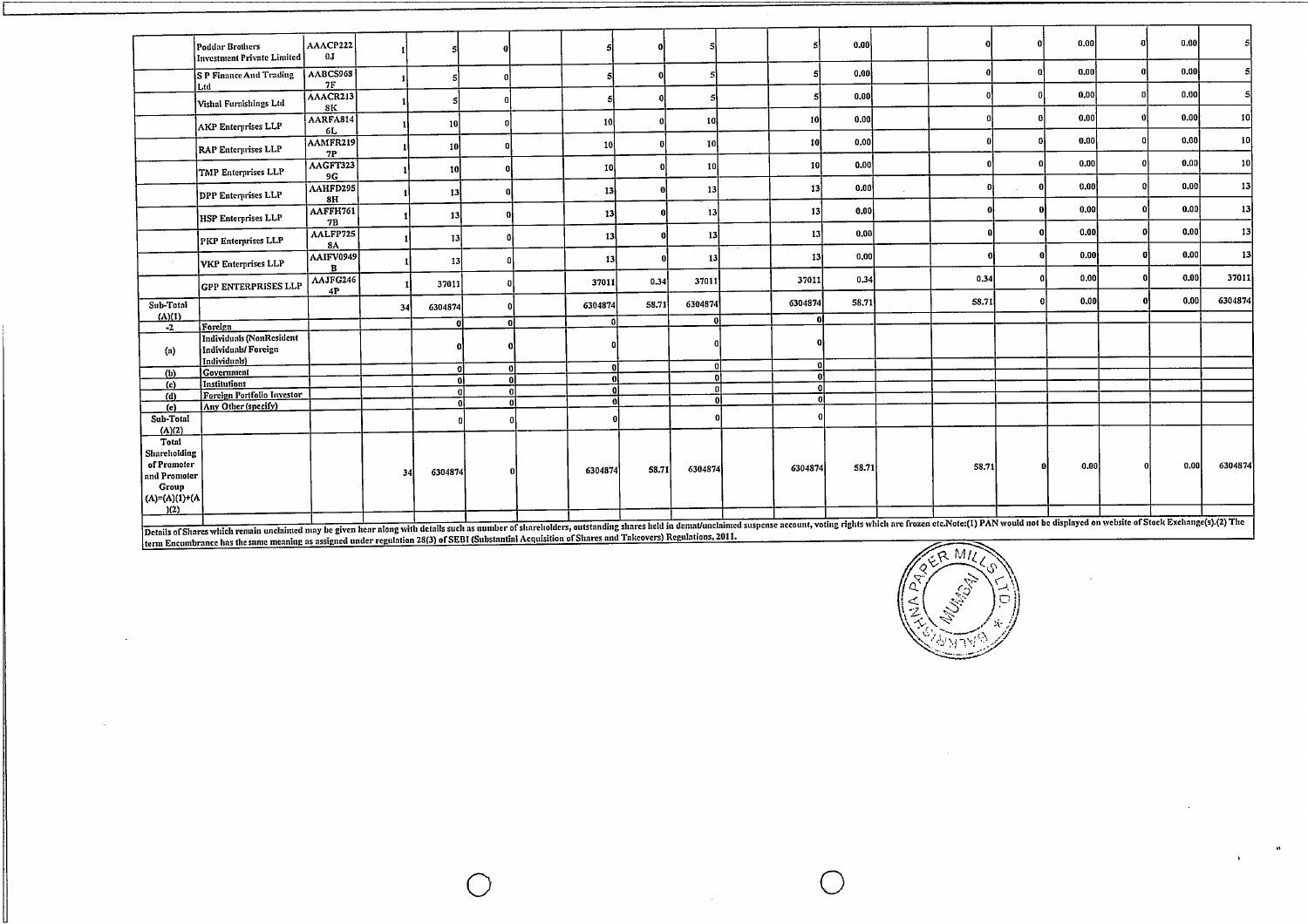#### **Table <sup>111</sup> · Statement showing shareholding pattern ofthe Public shareholder**

 $\ddot{\phantom{a}}$ 

|                                                     |                                                                                                           |                    | [7.31, 769, 4]   |                                                                                                                                                                                                                                                                                                                                                                                                                                                       |                                                      | Nos. of                                                                         |                                                                                | Stinrehol<br>jding %<br>calculate                                                                                                |                | Number of Voting Rights held in each class of<br>securities<br>$\begin{tabular}{ c c c c } \hline & \textbf{02} & \textbf{03} & \textbf{05} \\ \hline \end{tabular}$ |                                      | No. of Shares                                                                | Shareholding<br>Ans a %<br>assuming full.<br>conversion of                       | - Number of<br>Locked in shares   | $\sum_{i=1}^{n}$ $(XII)$                                                                | Number of Stiares:                                   | pledged or $v$<br>otherwise?<br>encumbered : -<br><b>Allamines</b>                                                                                                                      | $\frac{1}{2}$<br>공부<br>ét pag                                                                                 |
|-----------------------------------------------------|-----------------------------------------------------------------------------------------------------------|--------------------|------------------|-------------------------------------------------------------------------------------------------------------------------------------------------------------------------------------------------------------------------------------------------------------------------------------------------------------------------------------------------------------------------------------------------------------------------------------------------------|------------------------------------------------------|---------------------------------------------------------------------------------|--------------------------------------------------------------------------------|----------------------------------------------------------------------------------------------------------------------------------|----------------|----------------------------------------------------------------------------------------------------------------------------------------------------------------------|--------------------------------------|------------------------------------------------------------------------------|----------------------------------------------------------------------------------|-----------------------------------|-----------------------------------------------------------------------------------------|------------------------------------------------------|-----------------------------------------------------------------------------------------------------------------------------------------------------------------------------------------|---------------------------------------------------------------------------------------------------------------|
|                                                     | Category & Name of the Shareliolders?<br><b>SANCE OF SALE</b>                                             | -PAN:<br>្តាយផ្លុះ | $N$ o. of $\sim$ | Reger<br>$\mathbb{N}$ No. of fully $\mathbb{N}$<br>$\begin{minipage}{0.9\linewidth} \textbf{N} & \textbf{0.6} & \textbf{0.6} & \textbf{0.6} & \textbf{0.6} \\ \textbf{0.6} & \textbf{0.6} & \textbf{0.6} & \textbf{0.6} & \textbf{0.7} \\ \textbf{0.7} & \textbf{0.7} & \textbf{0.7} & \textbf{0.8} & \textbf{0.8} \\ \textbf{0.8} & \textbf{0.8} & \textbf{0.8} & \textbf{0.8} & \textbf{0.9} \\ \textbf{0.9} & \textbf{0.8} & \textbf{0.8} & \text$ | Partly,<br>fphid-up.<br>lequity<br>slinres<br>"held" | shares?<br>underlyi<br>$\sim$ no.<br>Deposito<br>$\frac{1}{2}$ of $\frac{1}{2}$ | Total nos.<br>shares held<br>$\mathbb{R}$ . (vii $\in \mathbb{C}$<br>$IY+V+VI$ | d as per<br>SCRR.<br>$-1957.$<br>As a %<br>$t$ of $\sim$                                                                         | <u>rtik</u>    | $\begin{tabular}{c} No of Voting Rights 1 & 1 & 1 \\ \hline 0 & 0 & 1 \\ \hline \end{tabular}$                                                                       | S.<br>Total as<br>a.% of             | Underlying<br><b>Outstanding</b><br>convertible<br>securities<br>(including) | convertible<br>securities (as:<br>a percentage.<br>cofidiluted."                 | <b>SALE</b>                       | BH<br>$\begin{vmatrix} \lambda_{\text{S}} \\ \lambda_{\text{C}} \end{vmatrix}$<br>total |                                                      | Ä<br>As n%<br>cof <sub>itotal</sub> :                                                                                                                                                   | : Number of<br>[ equity shares ]<br>$\therefore$ held in $\therefore$<br>dematerialized<br>iform <sup>?</sup> |
|                                                     |                                                                                                           |                    |                  |                                                                                                                                                                                                                                                                                                                                                                                                                                                       |                                                      |                                                                                 |                                                                                | $\frac{(A+B+C)}{(2)}$<br>(VIII);<br>$\label{eq:4} \mathcal{H}_{\mathcal{E}}(\mathbf{y}) = \mathcal{H}_{\mathcal{E}}(\mathbf{y})$ | 854<br>$-1.72$ | 28                                                                                                                                                                   | Totals<br>Voting<br>rights.<br>an Si | .<br>Warrants)                                                               | sliare capital)<br>微的点子<br>$(V(1))+(X)$ as<br>$\ln 26$ of $\sqrt{ }$<br>$A+B+C2$ | $\sim$ No.<br>$\rightarrow$ (a)). | Shares<br>held<br>$\ddot{\omega}$                                                       | $\frac{1}{2}$ , No.<br>$\alpha_{\rm{sp}}^{\rm{max}}$ | $\frac{1}{2}$<br>$\frac{1}{2}$<br>$\frac{1}{2}$<br>$\frac{1}{2}$<br>$\frac{1}{2}$<br>$\frac{1}{2}$<br>$\frac{1}{2}$<br>$\frac{1}{2}$<br>$\frac{1}{2}$<br>$\frac{1}{2}$<br>$\frac{1}{2}$ | (XIV)<br>$\mathcal{L}^{(1)}$ , $\mathcal{L}^{(2)}$<br>hin.                                                    |
|                                                     |                                                                                                           |                    |                  |                                                                                                                                                                                                                                                                                                                                                                                                                                                       |                                                      |                                                                                 |                                                                                | القيري                                                                                                                           |                |                                                                                                                                                                      |                                      |                                                                              | $\mathcal{P}^{\mathcal{U}}$                                                      |                                   |                                                                                         |                                                      |                                                                                                                                                                                         |                                                                                                               |
| $-1$<br>(n)                                         | Institutions<br><b>Mutual Funds</b>                                                                       |                    |                  | n                                                                                                                                                                                                                                                                                                                                                                                                                                                     | o<br>$\Omega$                                        |                                                                                 | $\mathbf{a}$                                                                   |                                                                                                                                  |                |                                                                                                                                                                      |                                      |                                                                              |                                                                                  |                                   |                                                                                         |                                                      |                                                                                                                                                                                         |                                                                                                               |
| (b)                                                 | <b>Venture Capital Funds</b>                                                                              |                    |                  |                                                                                                                                                                                                                                                                                                                                                                                                                                                       |                                                      |                                                                                 |                                                                                |                                                                                                                                  | n<br>n.        |                                                                                                                                                                      |                                      |                                                                              |                                                                                  |                                   |                                                                                         |                                                      |                                                                                                                                                                                         |                                                                                                               |
| (e)                                                 | <b>Alternate Investment Funds</b>                                                                         |                    |                  |                                                                                                                                                                                                                                                                                                                                                                                                                                                       | $\mathbf{a}$                                         |                                                                                 |                                                                                |                                                                                                                                  | n.             | O                                                                                                                                                                    |                                      |                                                                              |                                                                                  |                                   |                                                                                         |                                                      |                                                                                                                                                                                         |                                                                                                               |
| (d)                                                 | <b>Foreign Venture Capital Investors</b>                                                                  |                    |                  | n                                                                                                                                                                                                                                                                                                                                                                                                                                                     | $\mathbf{0}$                                         |                                                                                 |                                                                                |                                                                                                                                  | n.             |                                                                                                                                                                      |                                      |                                                                              |                                                                                  |                                   |                                                                                         |                                                      |                                                                                                                                                                                         |                                                                                                               |
| (e)                                                 | <b>Forcign Portfolio Investors</b>                                                                        |                    |                  | n                                                                                                                                                                                                                                                                                                                                                                                                                                                     | -0                                                   |                                                                                 | n                                                                              |                                                                                                                                  | -ol            | $\mathbf{0}$                                                                                                                                                         |                                      |                                                                              |                                                                                  |                                   |                                                                                         |                                                      |                                                                                                                                                                                         |                                                                                                               |
| (f)                                                 | Financial Institutions/ Banks                                                                             |                    |                  | 27                                                                                                                                                                                                                                                                                                                                                                                                                                                    | $\mathbf{0}$                                         |                                                                                 | 27                                                                             |                                                                                                                                  | 27             | 27                                                                                                                                                                   |                                      |                                                                              |                                                                                  |                                   |                                                                                         |                                                      |                                                                                                                                                                                         |                                                                                                               |
| (p)                                                 | <b>Insurance Companies</b>                                                                                |                    |                  | <sub>0</sub>                                                                                                                                                                                                                                                                                                                                                                                                                                          | $\mathbf{0}$                                         |                                                                                 | -a1                                                                            |                                                                                                                                  | -nl            | $\mathbf{a}$                                                                                                                                                         |                                      |                                                                              |                                                                                  |                                   |                                                                                         |                                                      |                                                                                                                                                                                         |                                                                                                               |
| (h)                                                 | Provident Funds/ Pension Funds                                                                            |                    |                  | n                                                                                                                                                                                                                                                                                                                                                                                                                                                     | $\mathbf 0$                                          |                                                                                 | $\mathbf{0}$                                                                   |                                                                                                                                  | ٥l             | $\mathbf{a}$                                                                                                                                                         |                                      |                                                                              |                                                                                  |                                   |                                                                                         |                                                      |                                                                                                                                                                                         |                                                                                                               |
| (i)                                                 | Any Other (specify)                                                                                       |                    |                  | $\Omega$                                                                                                                                                                                                                                                                                                                                                                                                                                              | $\mathbf{a}$                                         |                                                                                 |                                                                                |                                                                                                                                  | 0.             | $\mathbf{a}$                                                                                                                                                         |                                      |                                                                              |                                                                                  |                                   |                                                                                         |                                                      |                                                                                                                                                                                         |                                                                                                               |
| Sub-Total (B)(1)                                    |                                                                                                           |                    |                  | 27                                                                                                                                                                                                                                                                                                                                                                                                                                                    | $\mathbf{0}$                                         |                                                                                 | $\overline{27}$                                                                |                                                                                                                                  | 27             | $\overline{27}$                                                                                                                                                      |                                      |                                                                              |                                                                                  |                                   |                                                                                         |                                                      |                                                                                                                                                                                         | 27                                                                                                            |
| $-2$                                                | Central Government/ State                                                                                 |                    |                  |                                                                                                                                                                                                                                                                                                                                                                                                                                                       | O                                                    |                                                                                 |                                                                                |                                                                                                                                  |                |                                                                                                                                                                      |                                      |                                                                              |                                                                                  |                                   |                                                                                         |                                                      |                                                                                                                                                                                         |                                                                                                               |
| Sub-Total (B)(2)                                    | Government(s)/ President of India                                                                         |                    |                  |                                                                                                                                                                                                                                                                                                                                                                                                                                                       |                                                      |                                                                                 |                                                                                |                                                                                                                                  |                |                                                                                                                                                                      |                                      |                                                                              |                                                                                  |                                   |                                                                                         |                                                      |                                                                                                                                                                                         |                                                                                                               |
| $-3$                                                | Non-institutions                                                                                          |                    |                  | A                                                                                                                                                                                                                                                                                                                                                                                                                                                     | $\mathbf{0}$                                         |                                                                                 |                                                                                |                                                                                                                                  | n.             | n                                                                                                                                                                    |                                      |                                                                              |                                                                                  |                                   |                                                                                         |                                                      |                                                                                                                                                                                         |                                                                                                               |
|                                                     |                                                                                                           |                    |                  |                                                                                                                                                                                                                                                                                                                                                                                                                                                       |                                                      |                                                                                 |                                                                                |                                                                                                                                  | -nl            | n                                                                                                                                                                    |                                      |                                                                              |                                                                                  |                                   |                                                                                         |                                                      |                                                                                                                                                                                         |                                                                                                               |
| (a(i))                                              | Individuals-<br>i.Individual shareholders holding<br>nominal share capital up to Rs. 2 lakhs.             |                    | 9960             | 2927907                                                                                                                                                                                                                                                                                                                                                                                                                                               |                                                      |                                                                                 | 2927907                                                                        | 27.26                                                                                                                            | 2927907        | 2927907                                                                                                                                                              | 27.26                                |                                                                              | 27.26                                                                            |                                   |                                                                                         |                                                      |                                                                                                                                                                                         | 2786773                                                                                                       |
| (n(ii))                                             | Individuals-<br>ii. Individual shareholders holding<br>nominal share capital in excess of Rs. 2<br>lakhs. |                    | 15               | 552647                                                                                                                                                                                                                                                                                                                                                                                                                                                |                                                      |                                                                                 | 552647                                                                         | 5.15                                                                                                                             | 552647         | 552647                                                                                                                                                               | 5.15                                 |                                                                              | 5,15                                                                             |                                   |                                                                                         |                                                      |                                                                                                                                                                                         | 552647                                                                                                        |
|                                                     | <b>KISHAN GOPAL MOHTA</b>                                                                                 | ADOPM0469E         |                  | 110400                                                                                                                                                                                                                                                                                                                                                                                                                                                | -O.                                                  |                                                                                 | 110400                                                                         | 1.03                                                                                                                             | 110400         | 110400                                                                                                                                                               | 1.03                                 |                                                                              | 1.03                                                                             |                                   |                                                                                         |                                                      |                                                                                                                                                                                         | 110400                                                                                                        |
| (b)<br>(c)                                          | NBFCs registered with RBI<br><b>Employee Trusts</b>                                                       |                    |                  | 30                                                                                                                                                                                                                                                                                                                                                                                                                                                    | -n.                                                  |                                                                                 | 30                                                                             |                                                                                                                                  | 30             | 30                                                                                                                                                                   | -0                                   |                                                                              | ΩI                                                                               | ΩI                                |                                                                                         |                                                      |                                                                                                                                                                                         | 30                                                                                                            |
|                                                     | Overseas Depositories (holding DRs)                                                                       |                    |                  | $\mathbf{0}$                                                                                                                                                                                                                                                                                                                                                                                                                                          | -ö1                                                  |                                                                                 | 0l                                                                             |                                                                                                                                  | n١             | $\Omega$                                                                                                                                                             |                                      |                                                                              |                                                                                  |                                   |                                                                                         |                                                      |                                                                                                                                                                                         |                                                                                                               |
| (d)                                                 | (balancing figure)                                                                                        |                    |                  |                                                                                                                                                                                                                                                                                                                                                                                                                                                       |                                                      |                                                                                 |                                                                                |                                                                                                                                  |                |                                                                                                                                                                      |                                      |                                                                              |                                                                                  |                                   |                                                                                         |                                                      |                                                                                                                                                                                         |                                                                                                               |
| $\left($ e $\right)$                                | Any Other (specify)                                                                                       |                    | 639              | 954359                                                                                                                                                                                                                                                                                                                                                                                                                                                | -ni                                                  |                                                                                 | 954359                                                                         | 8.89                                                                                                                             | 954359         | 954359                                                                                                                                                               | 8.89                                 |                                                                              |                                                                                  |                                   |                                                                                         |                                                      |                                                                                                                                                                                         |                                                                                                               |
|                                                     | Non-Resident Indian (NRI)                                                                                 |                    | 195              | 37196                                                                                                                                                                                                                                                                                                                                                                                                                                                 | $\Omega$                                             |                                                                                 | 37196                                                                          | 0.35                                                                                                                             | 37196          | 37196                                                                                                                                                                | 0.35                                 |                                                                              | 8.89<br>0.35                                                                     | กเ                                |                                                                                         |                                                      |                                                                                                                                                                                         | 954193                                                                                                        |
|                                                     | <b>Clearing Members</b>                                                                                   |                    | 37               | 39048                                                                                                                                                                                                                                                                                                                                                                                                                                                 | 0l                                                   |                                                                                 | 39048                                                                          | 0.36                                                                                                                             | 39048          | 39048                                                                                                                                                                | 0.36                                 |                                                                              | 0.36                                                                             | Ωľ                                |                                                                                         |                                                      |                                                                                                                                                                                         | 37196                                                                                                         |
|                                                     | <b>SUNHILL TRADING PRIVATE</b><br>LIMITED                                                                 | AAMCS9378J         |                  | 246075                                                                                                                                                                                                                                                                                                                                                                                                                                                |                                                      |                                                                                 | 246075                                                                         | 2.29                                                                                                                             | 246075         | 246075                                                                                                                                                               | 2.29                                 |                                                                              | 2.29                                                                             |                                   |                                                                                         |                                                      |                                                                                                                                                                                         | 39048<br>246075                                                                                               |
|                                                     | HUF                                                                                                       |                    | 285              | 251546                                                                                                                                                                                                                                                                                                                                                                                                                                                | $\mathbf{a}$                                         |                                                                                 | 251546                                                                         | 2.34                                                                                                                             | 251546         | 251546                                                                                                                                                               | 2.34                                 |                                                                              | 2.34                                                                             |                                   |                                                                                         |                                                      |                                                                                                                                                                                         | 251463                                                                                                        |
|                                                     | <b>Bodies Corporate</b>                                                                                   |                    | 122              | 626569                                                                                                                                                                                                                                                                                                                                                                                                                                                | -n.                                                  |                                                                                 | 626569                                                                         | 5,83                                                                                                                             | 626569         | 626569                                                                                                                                                               | 5,83                                 |                                                                              | 5.83                                                                             |                                   |                                                                                         |                                                      |                                                                                                                                                                                         | 626486                                                                                                        |
| Sub-Total (B)(3)<br><b>Total Public</b>             |                                                                                                           |                    | 10615            | 4434943                                                                                                                                                                                                                                                                                                                                                                                                                                               |                                                      |                                                                                 | 4434943                                                                        | 41.29                                                                                                                            | 4434943        | 4434943                                                                                                                                                              | 41.29                                |                                                                              | 41.29                                                                            | n                                 |                                                                                         |                                                      |                                                                                                                                                                                         | 4293643                                                                                                       |
| Shareholding<br>$(B)=(B)(1)+(B)(2)+(B)(B)$<br>B)(3) |                                                                                                           |                    | 10616            | 4434970                                                                                                                                                                                                                                                                                                                                                                                                                                               |                                                      |                                                                                 | 4434970                                                                        | 41.29                                                                                                                            | 4434970        | 4434970                                                                                                                                                              | 41.29                                |                                                                              | 41.29                                                                            |                                   |                                                                                         |                                                      |                                                                                                                                                                                         | 4293670                                                                                                       |

Details of the shareholders acting as persons in Concert including their Shareholding (No. and Sylver Receives considered as the discussion of the shareholders, containing a shareholders, constanding shares held in demarb

O

 $\left(\begin{smallmatrix} -1 \ 1 \ 1 \end{smallmatrix}\right)$ ,*»* **\**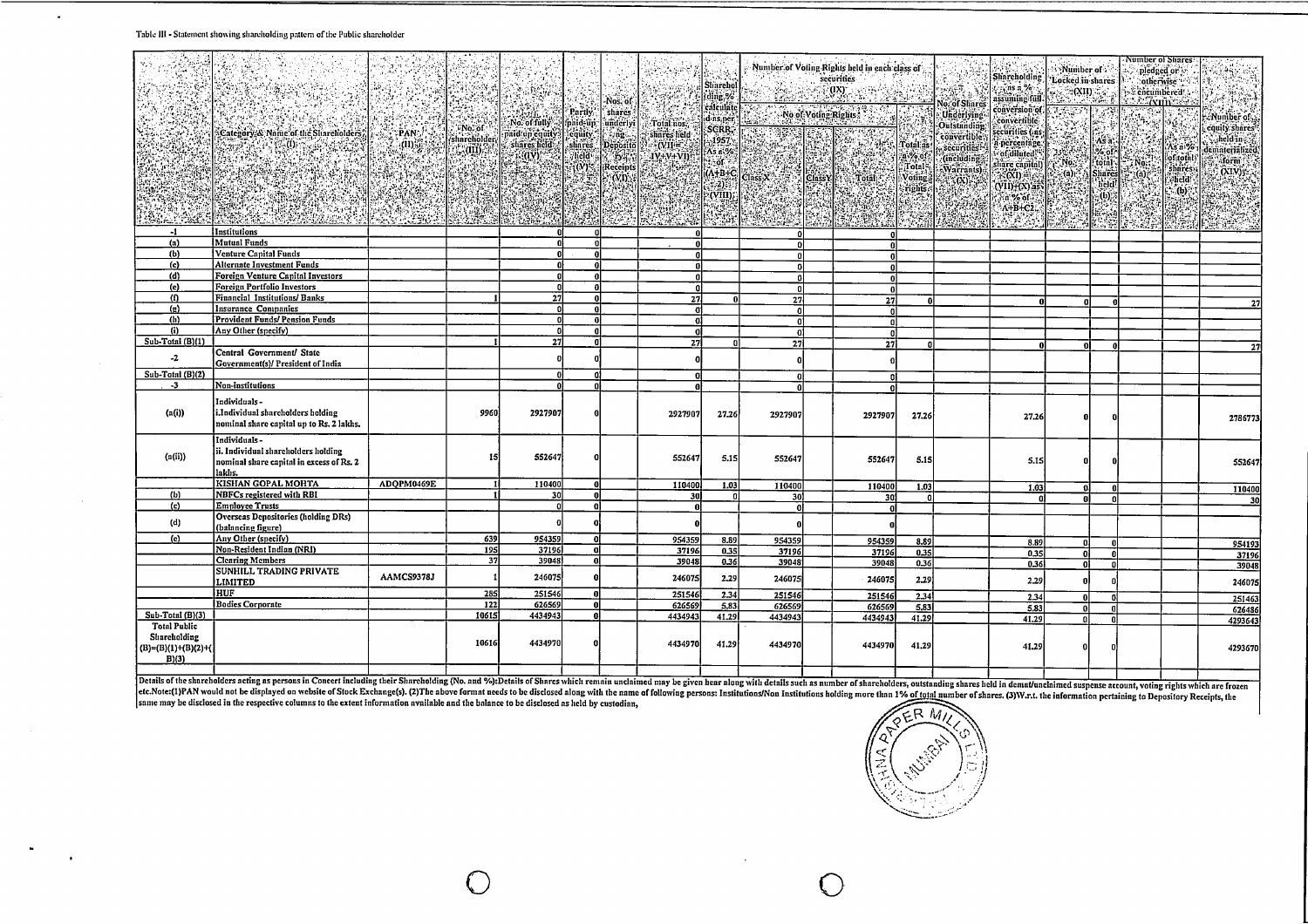# Table IV - Statement showing shareholding pattern of the Non Promoter-Non Public shareholder

|              | :Category &<br>Name of the<br><b>Shareholders</b><br>W. OF<br>SIAN                                                                                                                                                                                                                                                                                                             | $No$ of $\sim$<br>sharcholder | No. of fully<br>paid up equity<br>shares held<br><b>SERIONES</b> | Partly.<br>paid-up<br>$k$ held $k$<br>$\langle 0 \rangle$<br>S. | 48<br>Mos. of<br><b>A</b> shares<br>cquity lunderlying<br>shares Depository<br>Receipts:<br>$\sim$ (M) $\sim$ | Total nos.<br>shares held<br>(VII≣∴a<br>IV+V+VI) | <b>PASSE</b><br>[Sharch]<br>olding<br>N%<br>calculat<br> -ted.as<br>her.<br>SCRR,<br>1957<br>.<br>As a %<br><b>Slofe</b><br>$(\Lambda + B +$<br>$(C2)$ :<br>. (WIII)<br>ēm\ri |      | 924 | RESERVED FOR DESIGNATIONS<br>Number of Voting Rights held in each class<br><b>STAR STAR Of Securities</b><br>No of Voling Rights<br><b>图解 出版者</b><br>25 S | WA. | SNo, of<br>Underlyin,<br><b>BOOK</b><br>Outstandi<br> Total as    convertibl<br>  a % of    sales   <br>$\frac{1}{3}$ % of $\frac{1}{3}$ securities<br>Voting (including<br>rights Warrants)<br>W) | $\begin{tabular}{ c c } \hline \color{red} . & \color{red} . & \color{red} . & \color{red} . & \color{red} . \\ \hline \color{red} . & \color{red} . & \color{red} . & \color{red} . \\ \color{red} . & \color{red} . & \color{red} . & \color{red} . \\ \color{red} . & \color{red} . & \color{red} . & \color{red} . \\ \color{red} . & \color{red} . & \color{red} . & \color{red} . \\ \color{red} . & \color{red} . & \color{red} . & \color{red} . \\ \color{red} . & \color{red} . & \color{red} . & \color{red} .$<br>conversion:<br>$\mathbb{R}^n$ of $\mathbb{R}^n$<br>convertible,<br>securities (<br><b>Barnett</b><br>percentage:<br>of diluted<br>ashare - N<br>"capital)<br>$(0,0) = -1$<br>$($ VII)+ $(X)$ as $\cdot$<br>$a$ % of | Number of Locked<br>$3$ in shares $\tilde{g}$<br>$\left( \alpha \mathbf{u} \right)$<br><u> 2011 - 10</u><br>No.<br>් (බ)්<br>i. | $\frac{1}{\sqrt{2}}$<br>$\begin{bmatrix} As \; a \\ \sim & 0 \end{bmatrix}$<br>-total Mo.<br>$Sharcsi$ (a)<br>*hĕla∰<br>$*_{(b)}$<br>ela |          | :INUMDEE:01<br>Shares<br>pledged or<br>otherwise<br>rencumbered:<br>As a %<br>of total-<br>$\frac{1}{2}$ held $\frac{1}{2}$<br>$\mathbb{E}(\mathbf{b})$<br><u> Partiko</u> | -Number of :<br>equity shares.<br><b>Secheldin</b><br>dematerialized<br>form .<br>(XIV): |
|--------------|--------------------------------------------------------------------------------------------------------------------------------------------------------------------------------------------------------------------------------------------------------------------------------------------------------------------------------------------------------------------------------|-------------------------------|------------------------------------------------------------------|-----------------------------------------------------------------|---------------------------------------------------------------------------------------------------------------|--------------------------------------------------|-------------------------------------------------------------------------------------------------------------------------------------------------------------------------------|------|-----|-----------------------------------------------------------------------------------------------------------------------------------------------------------|-----|----------------------------------------------------------------------------------------------------------------------------------------------------------------------------------------------------|---------------------------------------------------------------------------------------------------------------------------------------------------------------------------------------------------------------------------------------------------------------------------------------------------------------------------------------------------------------------------------------------------------------------------------------------------------------------------------------------------------------------------------------------------------------------------------------------------------------------------------------------------------------------------------------------------------------------------------------------------|---------------------------------------------------------------------------------------------------------------------------------|------------------------------------------------------------------------------------------------------------------------------------------|----------|----------------------------------------------------------------------------------------------------------------------------------------------------------------------------|------------------------------------------------------------------------------------------|
|              | Custodian/DR<br>Holder                                                                                                                                                                                                                                                                                                                                                         |                               |                                                                  |                                                                 |                                                                                                               |                                                  |                                                                                                                                                                               |      |     |                                                                                                                                                           |     |                                                                                                                                                                                                    |                                                                                                                                                                                                                                                                                                                                                                                                                                                                                                                                                                                                                                                                                                                                                   |                                                                                                                                 |                                                                                                                                          |          |                                                                                                                                                                            |                                                                                          |
| (a)          | Name of DR<br>Holder (if<br>available)                                                                                                                                                                                                                                                                                                                                         |                               |                                                                  |                                                                 |                                                                                                               |                                                  |                                                                                                                                                                               |      |     |                                                                                                                                                           |     |                                                                                                                                                                                                    |                                                                                                                                                                                                                                                                                                                                                                                                                                                                                                                                                                                                                                                                                                                                                   |                                                                                                                                 |                                                                                                                                          |          |                                                                                                                                                                            |                                                                                          |
|              | $\sqrt{\text{Sub-Total}}$ $\sqrt{\text{Cl}(1)}$                                                                                                                                                                                                                                                                                                                                | $\Omega$                      | Ω                                                                | Ω                                                               | nl                                                                                                            | Ωİ                                               | ΩÌ                                                                                                                                                                            | - Ol |     |                                                                                                                                                           |     |                                                                                                                                                                                                    | ٨I                                                                                                                                                                                                                                                                                                                                                                                                                                                                                                                                                                                                                                                                                                                                                | <sub>0</sub>                                                                                                                    | 0l                                                                                                                                       | $\Omega$ | $\mathbf{0}$                                                                                                                                                               |                                                                                          |
| $\mathbf{z}$ | <b>Employee Benefit</b><br>Trust (under<br><b>SEBI</b> (Share<br>based Employee<br>Benefit)<br>Regulations, 2014)                                                                                                                                                                                                                                                              |                               |                                                                  |                                                                 |                                                                                                               |                                                  |                                                                                                                                                                               |      |     |                                                                                                                                                           |     |                                                                                                                                                                                                    |                                                                                                                                                                                                                                                                                                                                                                                                                                                                                                                                                                                                                                                                                                                                                   |                                                                                                                                 |                                                                                                                                          |          |                                                                                                                                                                            |                                                                                          |
|              |                                                                                                                                                                                                                                                                                                                                                                                |                               |                                                                  |                                                                 |                                                                                                               |                                                  |                                                                                                                                                                               |      |     |                                                                                                                                                           |     |                                                                                                                                                                                                    |                                                                                                                                                                                                                                                                                                                                                                                                                                                                                                                                                                                                                                                                                                                                                   |                                                                                                                                 |                                                                                                                                          |          |                                                                                                                                                                            |                                                                                          |
|              | $(a)$ Name (abc<br>Sub-Total [C](2)                                                                                                                                                                                                                                                                                                                                            |                               |                                                                  | Ωl                                                              | n                                                                                                             | O                                                | <b>n</b>                                                                                                                                                                      |      | 0   | 0                                                                                                                                                         | ΩI  |                                                                                                                                                                                                    |                                                                                                                                                                                                                                                                                                                                                                                                                                                                                                                                                                                                                                                                                                                                                   | ΩI<br>O                                                                                                                         | ۵I                                                                                                                                       | O        |                                                                                                                                                                            |                                                                                          |
|              |                                                                                                                                                                                                                                                                                                                                                                                |                               |                                                                  |                                                                 |                                                                                                               |                                                  |                                                                                                                                                                               |      |     |                                                                                                                                                           |     |                                                                                                                                                                                                    |                                                                                                                                                                                                                                                                                                                                                                                                                                                                                                                                                                                                                                                                                                                                                   |                                                                                                                                 |                                                                                                                                          |          |                                                                                                                                                                            |                                                                                          |
|              | Total Non-<br>Promoter-Non<br>Public<br>Shareholding<br> (C)=[C](1) +[C](2)                                                                                                                                                                                                                                                                                                    |                               |                                                                  |                                                                 |                                                                                                               |                                                  |                                                                                                                                                                               |      |     |                                                                                                                                                           |     |                                                                                                                                                                                                    |                                                                                                                                                                                                                                                                                                                                                                                                                                                                                                                                                                                                                                                                                                                                                   |                                                                                                                                 | $\Omega$                                                                                                                                 | O        |                                                                                                                                                                            |                                                                                          |
|              | Note (1) PAN would not be displayed on website of Stock Exchange(s).(2) The above format needs to disclose name of all holders holding more than 1% of total number of shares (3) W.r.t. the information pertaining to<br>Depository Receipts, the same may be disclosed in the respective columns to the extent information available,<br>$Z^{\prime}$ , $D^{\prime}$ and $N$ |                               |                                                                  |                                                                 |                                                                                                               |                                                  |                                                                                                                                                                               |      |     |                                                                                                                                                           |     |                                                                                                                                                                                                    |                                                                                                                                                                                                                                                                                                                                                                                                                                                                                                                                                                                                                                                                                                                                                   |                                                                                                                                 |                                                                                                                                          |          |                                                                                                                                                                            |                                                                                          |



 $\mathcal{A}$ 

 $\bullet$ 

 $\bullet$ 

and have a more and more on the the literature

0 0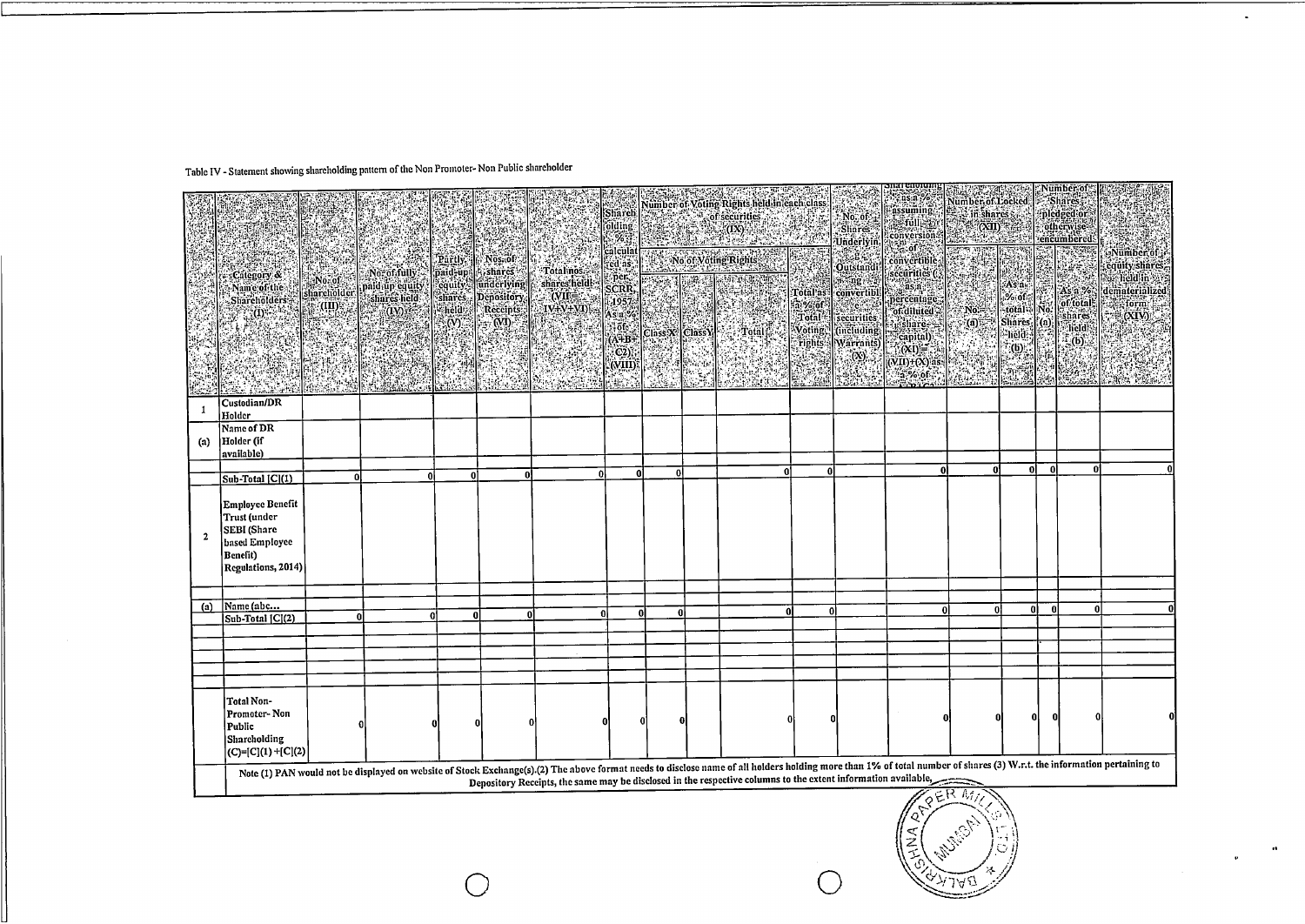|                         | Table V - Statement showing of significant beneficial owners (SBOs) |          |             |      |                                        |             |        |                                                                                                                          |                                                                 |
|-------------------------|---------------------------------------------------------------------|----------|-------------|------|----------------------------------------|-------------|--------|--------------------------------------------------------------------------------------------------------------------------|-----------------------------------------------------------------|
|                         | Details of the significant beneficial owners                        | $_{(1)}$ |             |      | Details of the registered owner<br>(i) |             |        | Details of holding/ exercise of<br>right of the SBO in the reporting<br>company, whether direct or<br>indirect:<br>(iii) | Date of<br>creation /                                           |
| Sr. No.<br>$\mathbf{a}$ | Name                                                                | PAN      | Nationality | Name | PAN                                    | Nationality | Number | Shareholding as a %<br>of Shares of total no of shares (<br>calculated as per<br>SCRR, 1957 As as %<br>$of (A+B+C2)$     | acquisition of<br>significant<br>beneficial<br>interest<br>(iv) |
|                         |                                                                     |          |             |      |                                        |             |        |                                                                                                                          |                                                                 |
|                         |                                                                     |          |             |      |                                        |             |        |                                                                                                                          |                                                                 |
|                         |                                                                     |          |             |      |                                        |             |        |                                                                                                                          |                                                                 |
|                         |                                                                     |          |             |      |                                        |             |        |                                                                                                                          |                                                                 |

 $\mathcal{A}$ 

 $\ddot{\phantom{1}}$ 

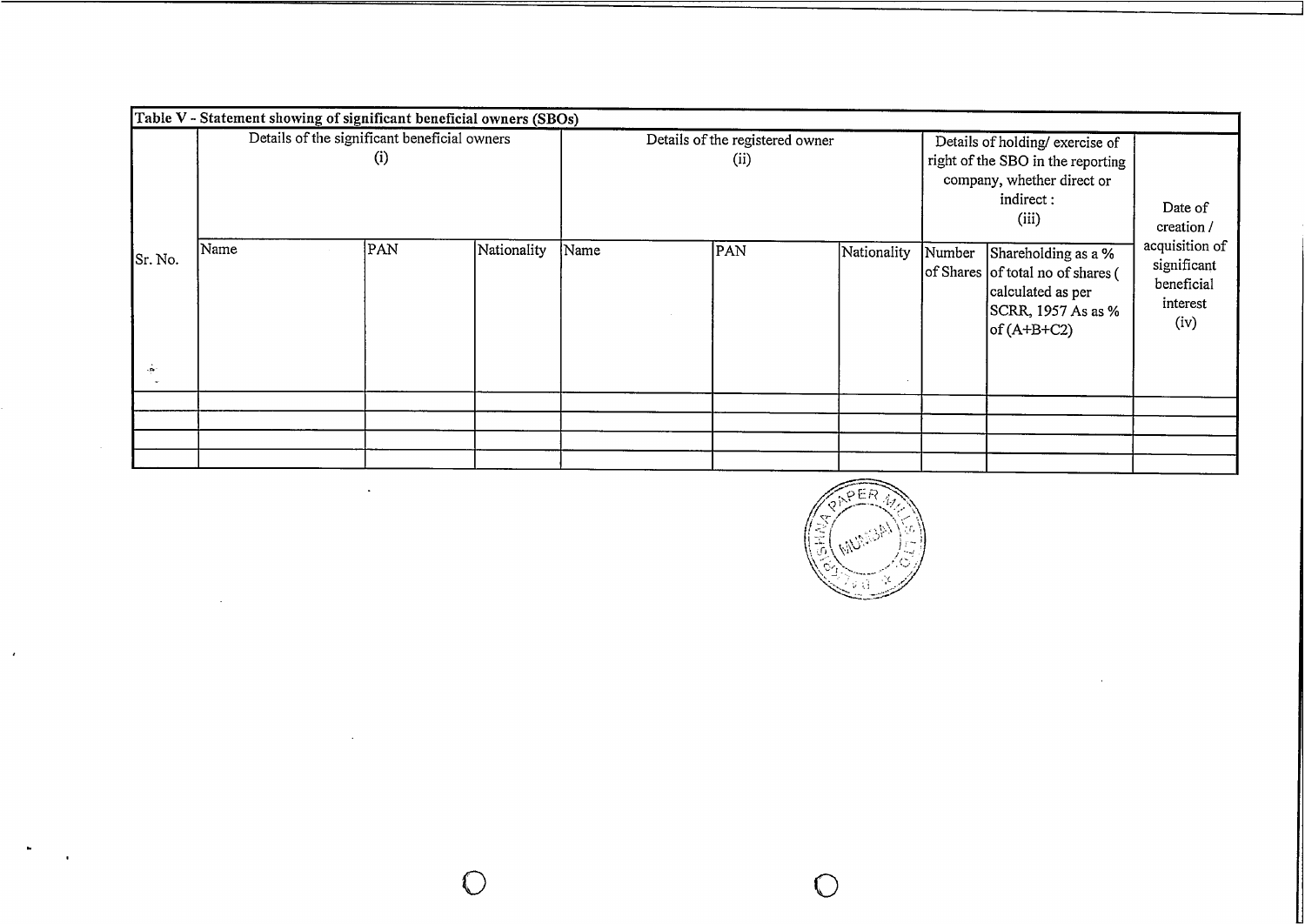### **OP Singh**

**From: Sent: To: Subject:** neaps@nse.co.in 09 April 2021 4:57 PM opsingh@bpml.in Submitted SHP for the quarter/Period ended 31-Mar-2021 of Received

Dear Sir/Madam.

Thanks for submitting the Shareholding Pattern for quarter/Period ended 31-Mar-2021. Kindly note that the submissions received vide NEAPS shall be treated as final submissions and physical copies may be submitted only on request from the Exchange. We will look into the same and revert after further processing.

1

#### Regards,

o

 $\bigcirc$ 

National Stock Exchange of India Limited.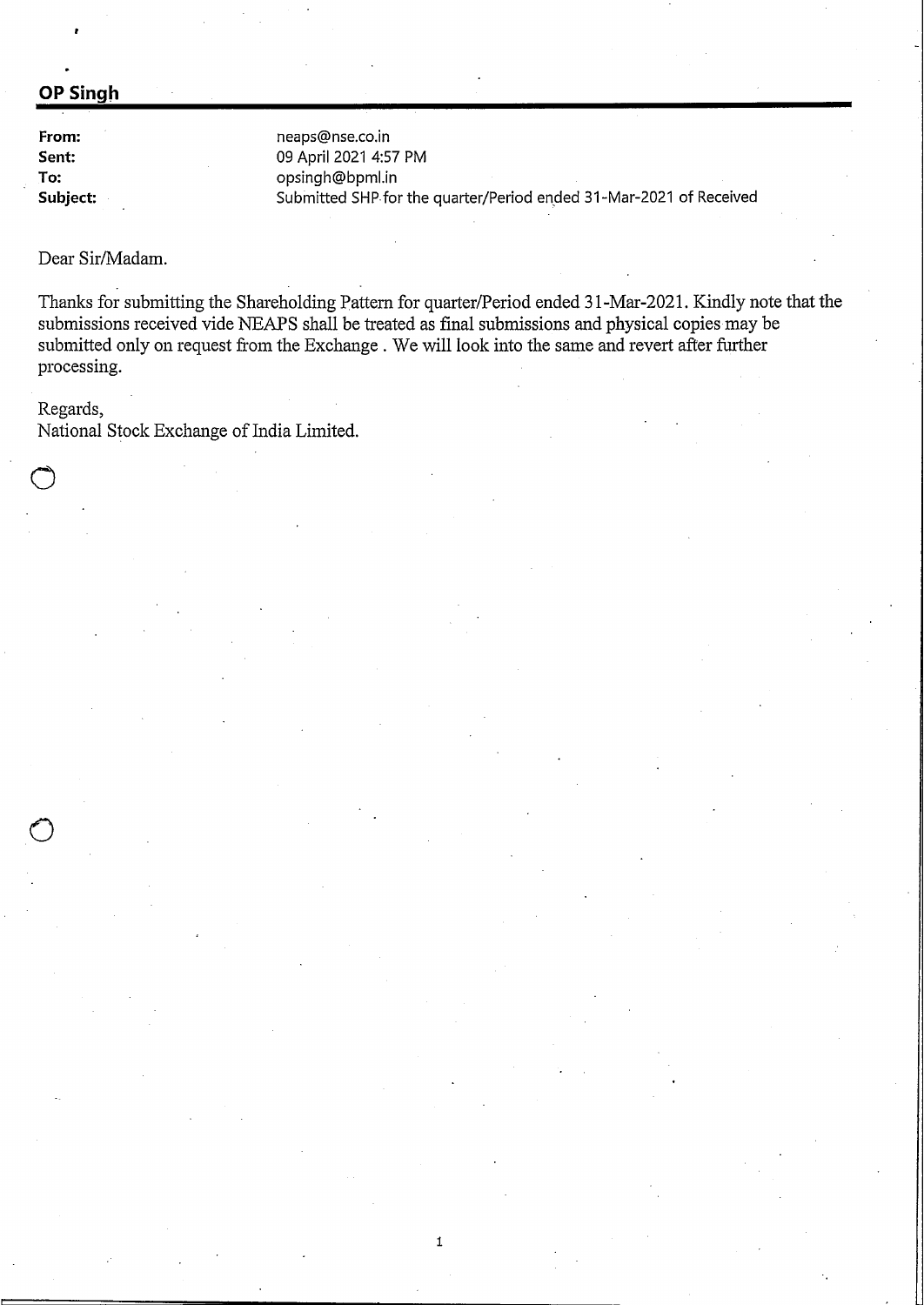| <b>BSELTD</b>      |   |                                      |                                     |  |  |  |  |  |  |  |
|--------------------|---|--------------------------------------|-------------------------------------|--|--|--|--|--|--|--|
| ACKNOWLEDGEMENT    |   |                                      |                                     |  |  |  |  |  |  |  |
| Acknowledgement No |   | : 1304202106020831                   | Date & Time: 13/04/2021 06:02:08 PM |  |  |  |  |  |  |  |
| Scrip Code         |   | 539251                               |                                     |  |  |  |  |  |  |  |
| <b>Entity Name</b> |   | : Balkrishna Paper Mills Limited     |                                     |  |  |  |  |  |  |  |
| Compliance Type    | ÷ | Regulation 31 - Shareholding pattern |                                     |  |  |  |  |  |  |  |
| Quarter / Period   |   | 31/03/2021                           |                                     |  |  |  |  |  |  |  |
| Mode               |   | E-Filing                             |                                     |  |  |  |  |  |  |  |

 $\bullet$ 

¥

@